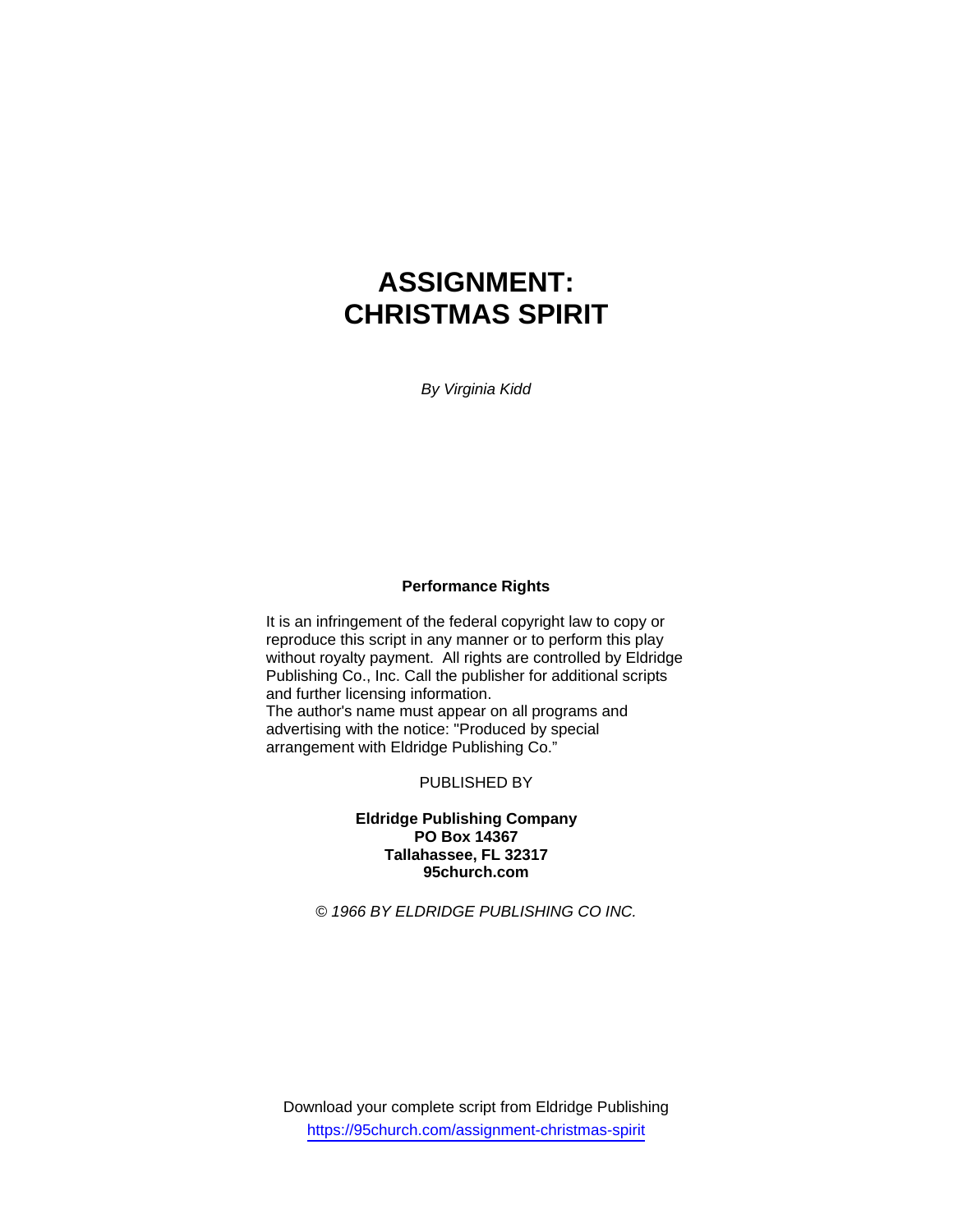### Assignment: Christmas Spirit -2-

#### **STORY OF THE PLAY**

Angel Charles Persindon has a month on earth to find out what is the "Christmas Spirit." He visits many places, but seemingly hasn't come up with the right answer. With only twenty-four hours to go, he happens onto the Cavindish Orphanage. The antics of two girls, Tiger and Lizzie, coupled with the visit of Mrs. Cavindish, almost ends up in a veritable explosion. Through Charley, the haughty Mrs. Cavindish is taught a lesson, as well as the girls.

#### **SET DESIGN**

The play takes place in the living room of the Cavindish Orphanage. A Christmas tree stands far UPS. The windows are frosted with snow, Christmas candles and ornaments are set about the room. Although these attempts at decoration are valiant and the room is neat and clean, the impression is still one of privation. The room is so arranged as to leave a playing stage area USC. Along the SR wall, a long table is set with a punch bowl and cups. The chairs of the room have all been moved to the SL area and are facing the center of the room as though providing audience seating for the UPS performance area. There are two doors into the room - one leading to the rest of the orphanage, USL and the other to the outside exit, SL. Through a window looking into a hall, the girls can see anyone approaching the living room from the other rooms of the orphanage.

## **SYNOPSIS**

**Scene 1** - Cavindish Orphanage Christmas Eve morning.

**Scene 2** - The Orphanage that afternoon.

**Scene 3** - The Orphanage that evening.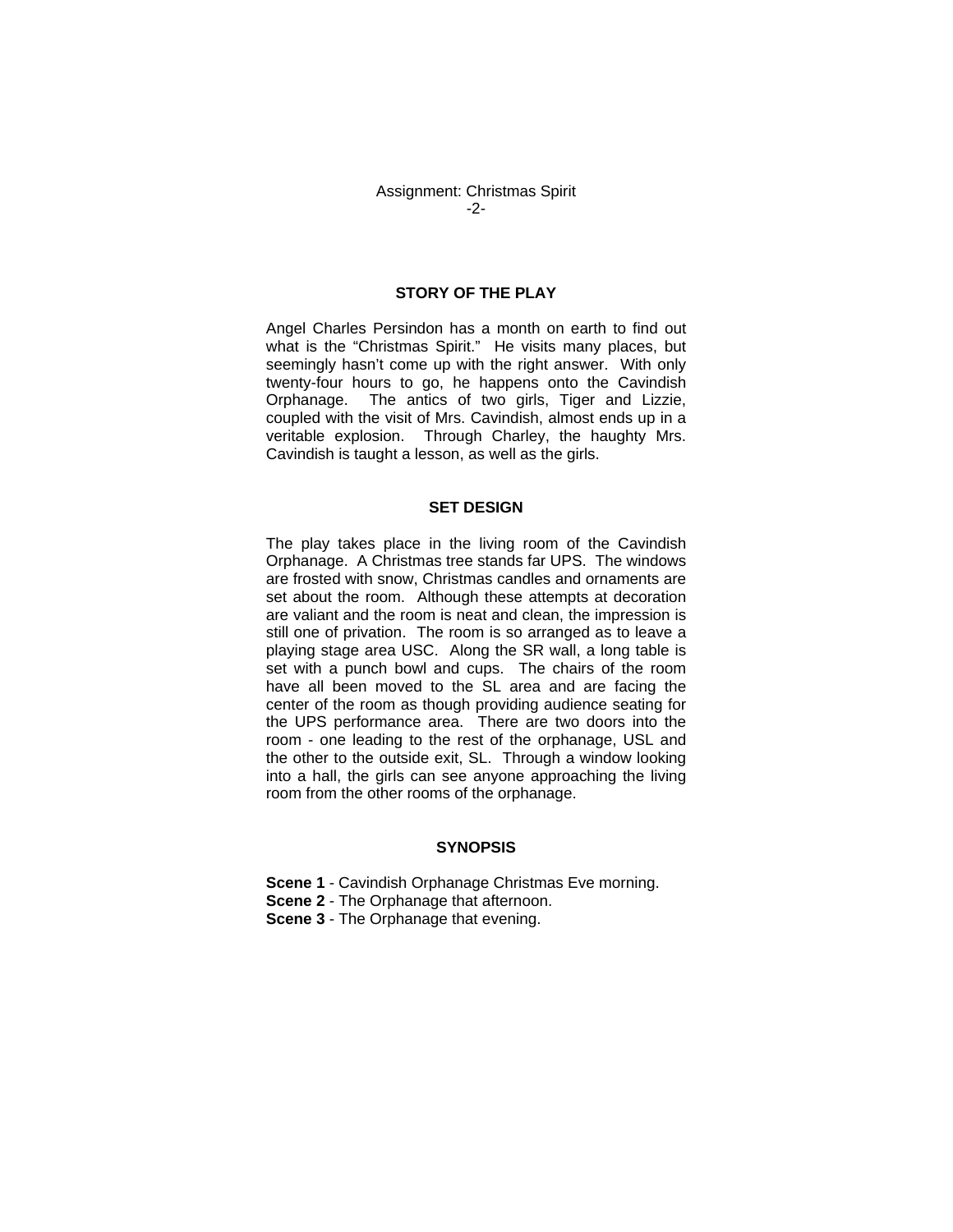Assignment: Christmas Spirit -3-

# **CAST OF CHARACTERS**  *(4 m, 10 w)*

## **VOICE FROM ABOVE CHARLEY**

| LIZZIE             |
|--------------------|
| <b>ELOISE</b>      |
| <b>SUSAN</b>       |
| <b>MRS. LANDON</b> |
|                    |

THE GUESTS: **MRS. CAVINDISH JAMES TOWNSPEOPLE** 

**DORIS CARSON** 

*(Minor parts may be combined or divided according to needs. Extras may be used as guests from town or girls in the orphanage.)*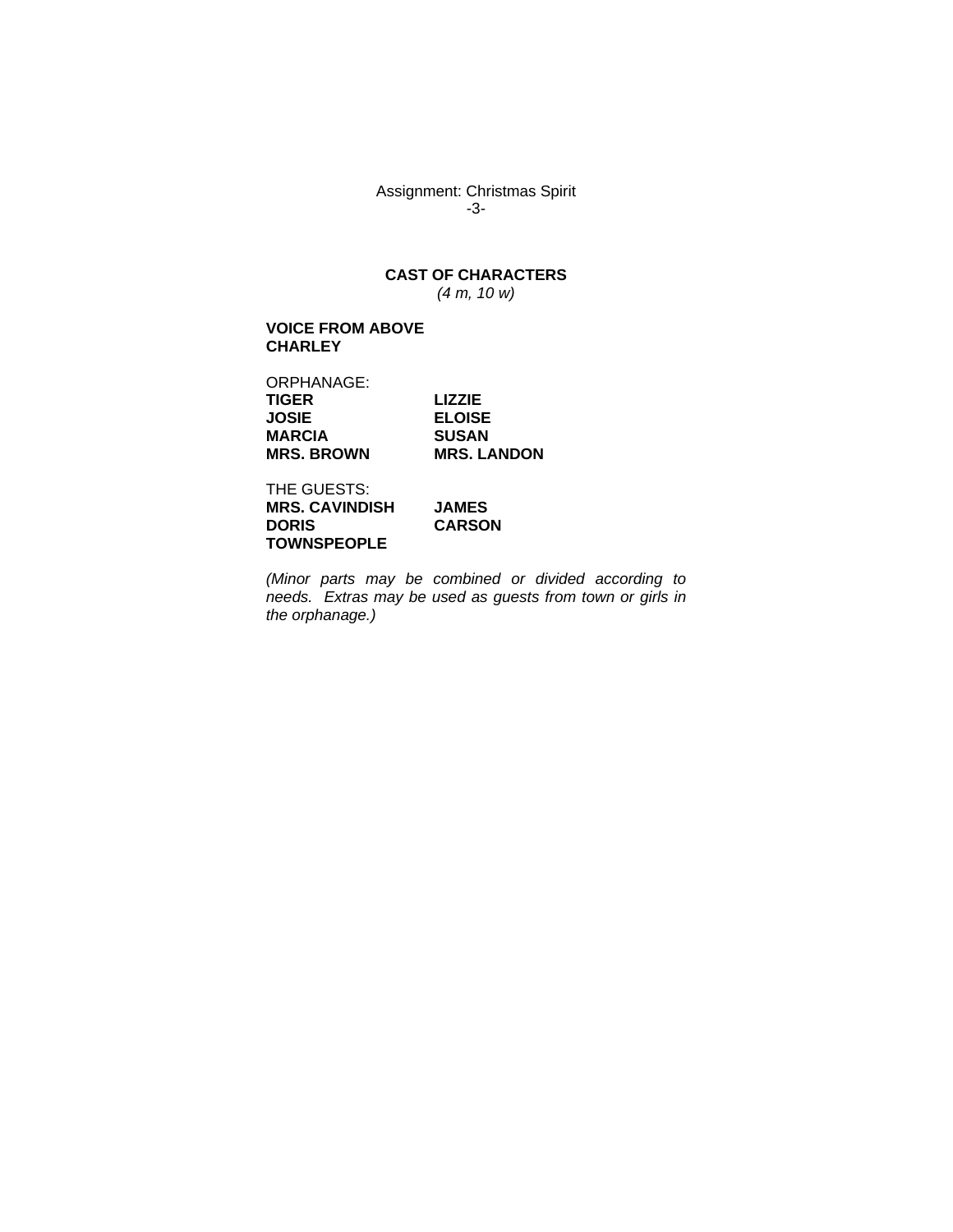#### **PROLOGUE**

*(AT RISE: The Imperial Celestial Halls of Heaven, Royal Receiving Room. CHARLES HORWITZ PERSINDON [Generally known as CHARLEY] enters nervously, having been given a Royal Summons. The scene is before the closed CURTAINS on the stage apron. Charley is garbed in a typical angel's costume with long flowing robes and wings, a man's brown felt hat perched habitually on his head. He walks along the stage front, searching for some sign of life. As he stops CS, he continues looking around uneasily.)* 

- CHARLEY: Er, hello, there! *(Pause.)* I'm here, Sir. *(Another pause, during which CHARLEY scratches his head and again looks around.)* Uh, anybody home? *(CHARLEY chuckles at his own joke; his laughter is interrupted by the VOICE; Charley falls to his knees, clutching his hat to his chest.)*
- VOICE: Charles Horwitz Persindon ... *(The VOICE*, *deep, resonant, and seeming to come from every direction, is heard, but no person is visible. CHARLEY turns confusedly to many directions.)*
- CHARLEY: Yes, your Lordship? Er, your Majesty? Sir? Your Highness?
- VOICE: Charles Horwitz Persindon, you have been asked to come here for a very special reason.

CHARLEY: Me?

VOICE: Yes. We have need of knowledge.

- CHARLEY: I think you must have the wrong man, Sir.
- VOICE: *(With a smile in the tone.)* No, Charley, we need you. You are an important part of this organization, you know.

CHARLEY: Me?

VOICE: Of course. And this is a very special occasion. As you know, my Son's birthday is about to be celebrated on the planet earth. You ... did know that?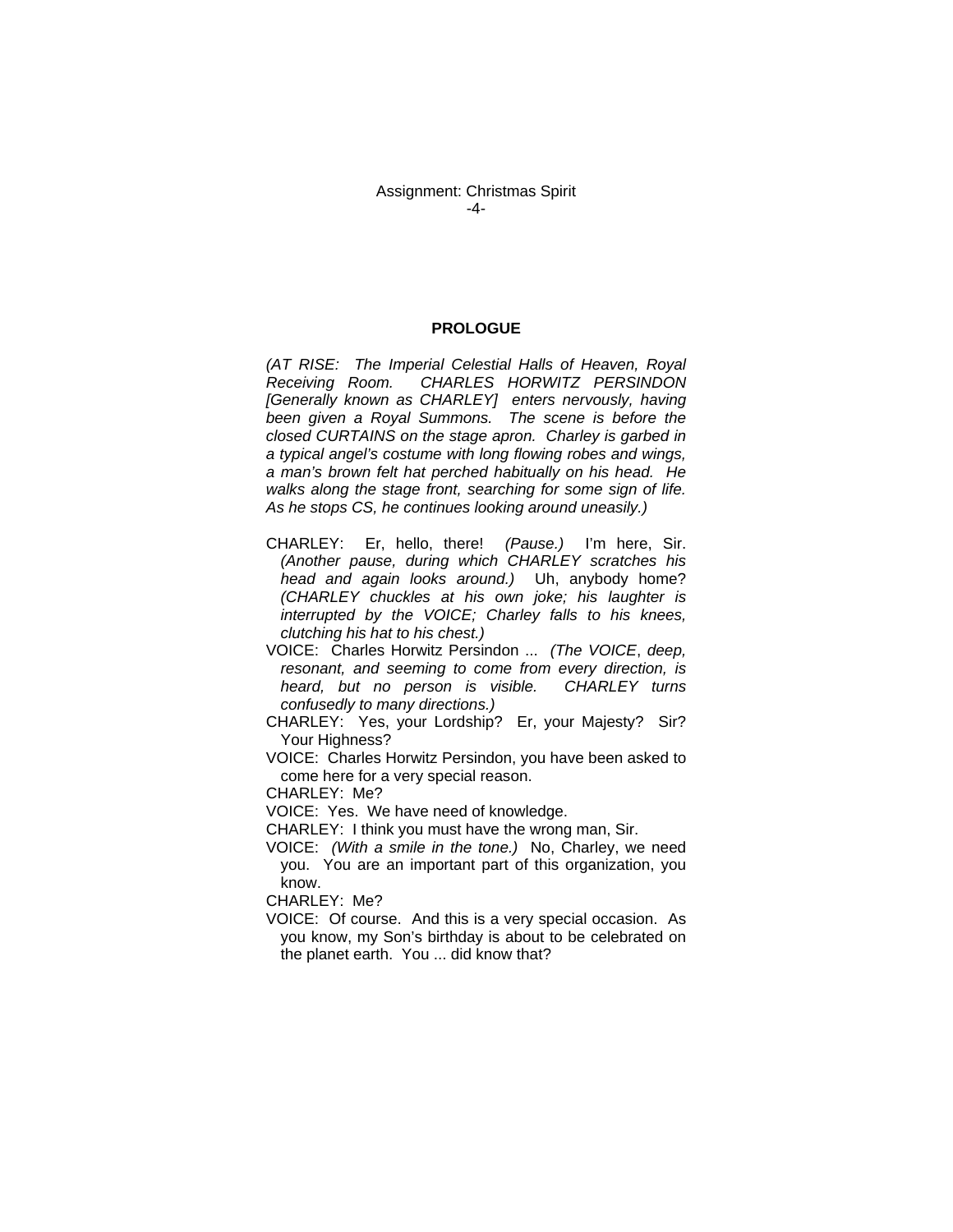CHARLEY: Oh, sure, Sir. I remember them Christmases with pleasure. Me and the boys ... wow! I can't tell you the times we had every Christmas. Why, we used ...

VOICE: *(Patiently.)* Charley -

CHARLEY: Yes, Sir.

VOICE: I'm glad you remember the occasion. Now on the planet earth the people have something they call "Christmas spirit." You know of it?

CHARLEY: Well, more or less, Sir.

VOICE: This year we wish to find out what the people mean when they refer to "Christmas spirit." Often on earth two people use the same term and each means something different by it, you know.

CHARLEY: *(Nodding in agreement.)* Uh, yes, Sir.

- VOICE: We want, this year, to find out exactly what Christmas spirit is ... to see how people really celebrate my Son's birthday.
- CHARLEY: That sounds like a real good idea, Sir.

VOICE: Thank you, Charles.

CHARLEY: *(Mopping HIS brow with the end of his angel gown.)* Just ... uh ... just how did you plan to do that, Sir?

VOICE: Well, we had thought we might send an emissary to earth to find out for us.

CHARLEY: Oh, really?

- VOICE: Yes, we thought he could talk to the people, look around, visit some cities, a village or two, get to know what earth is really like these days and ... well, bring back a report.
- CHARLEY: (*Visibly shaken.)* Say now, that's a clever idea. Real clever. I'll say that's clever! Yes, sir, that's clever! *(HE snaps his fingers as he rises from his kneeling position.)* I know just the man for the job. Tom Johnson! You know Tom. He'll do you a great job. I'll just go and get him now. Really nice to have talked to you, Sir, Majesty, Royalty, Sir. *(HE tips his wrinkled hat which he has replaced a moment before.)* I'll just send him right along. *(CHARLEY is hurrying offstage as he completes his last lines. He is stopped by patient but knowing VOICE.)*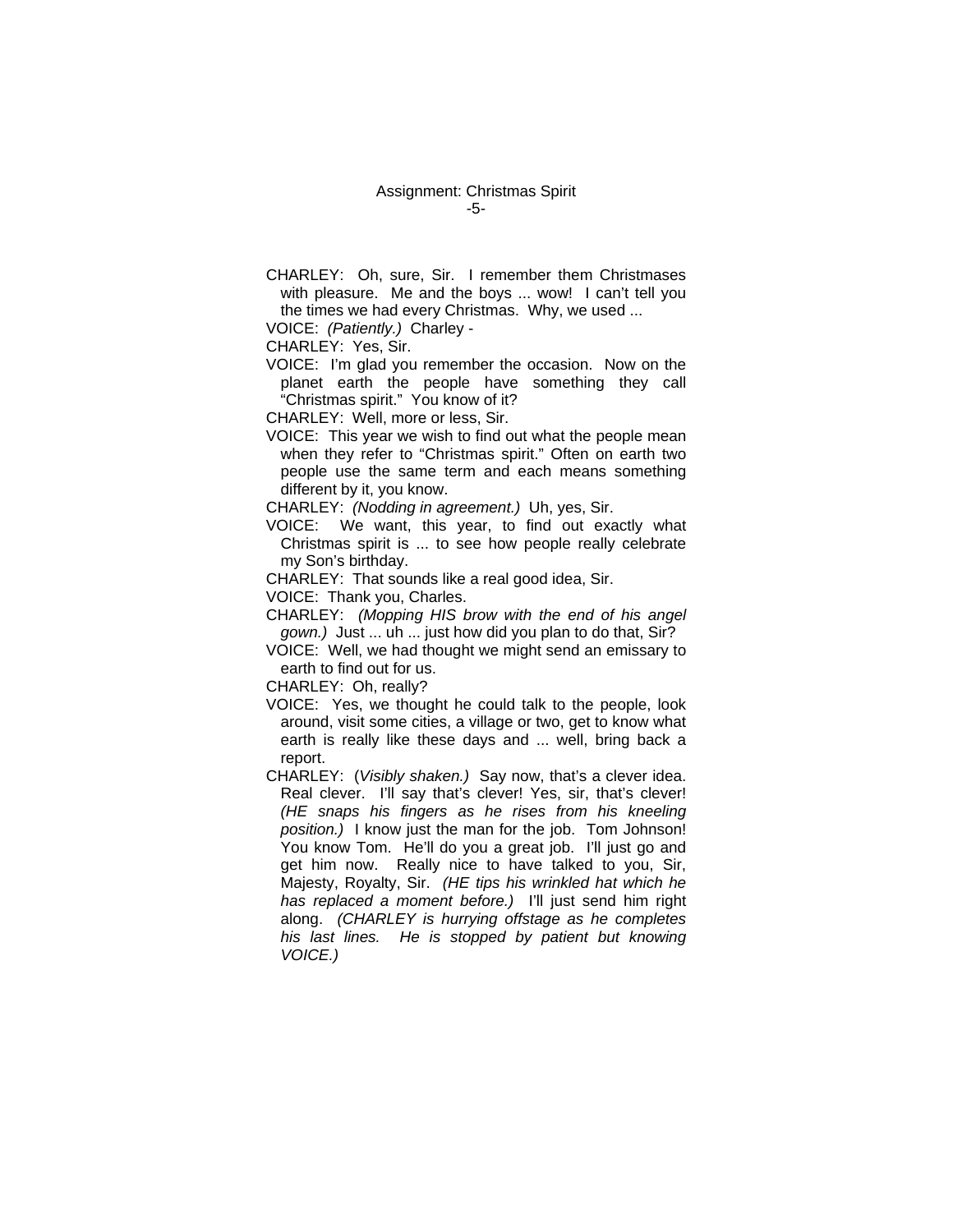VOICE: Char-ley.

CHARLEY: *(Stops and returns dejectedly to CS.)* Yes, Sir? VOICE: We had thought to send you, Charles.

CHARLEY: *(Stretching HIS collar.)* Oh, uh - oh, me? Oh, me. Really, me? Ha ha - me! I'm - uh I'm not very good at mixing, your Lordship, Sir. In fact, I'm not the type that - VOICE: Charley - do you mind?

CHARLEY: *(Trapped.)* Oh, no, *(Unconvincingly.)* I'd just love to.

VOICE: Wonderful! I was sure you'd feel that way. You'll find instructions in your room. We've made a list of the places you ought to visit. We've tried to make a complete cross section, giving you a good look at Christmas celebrations. I hope you find your trip enjoyable.

CHARLEY: *(Defeated.)* Yes, Sir. Thank you, Sir.

VOICE: Then we'll expect your report in one month from today.

CHARLEY: Yes, Sir.

VOICE: We laid out some earth clothes for you to wear, Charley. Remember to stick your wings in. You do want to remain inconspicuous, you know.

CHARLEY: *(Emphatically.)* Yes, Sir!

VOICE: Are there any questions, Charles?

CHARLEY: No, Sir. But ... say! Did I ever tell you how good old Tom Johnson is at this sort of thing? Boy, he's great! He'd be just the guy -

VOICE: Charley -

CHARLEY: Yes, Sir. One month, Sir. So long, Sir. *(HE walks disconsolately offstage.)* 

VOICE: So long, Charley ... and good luck!